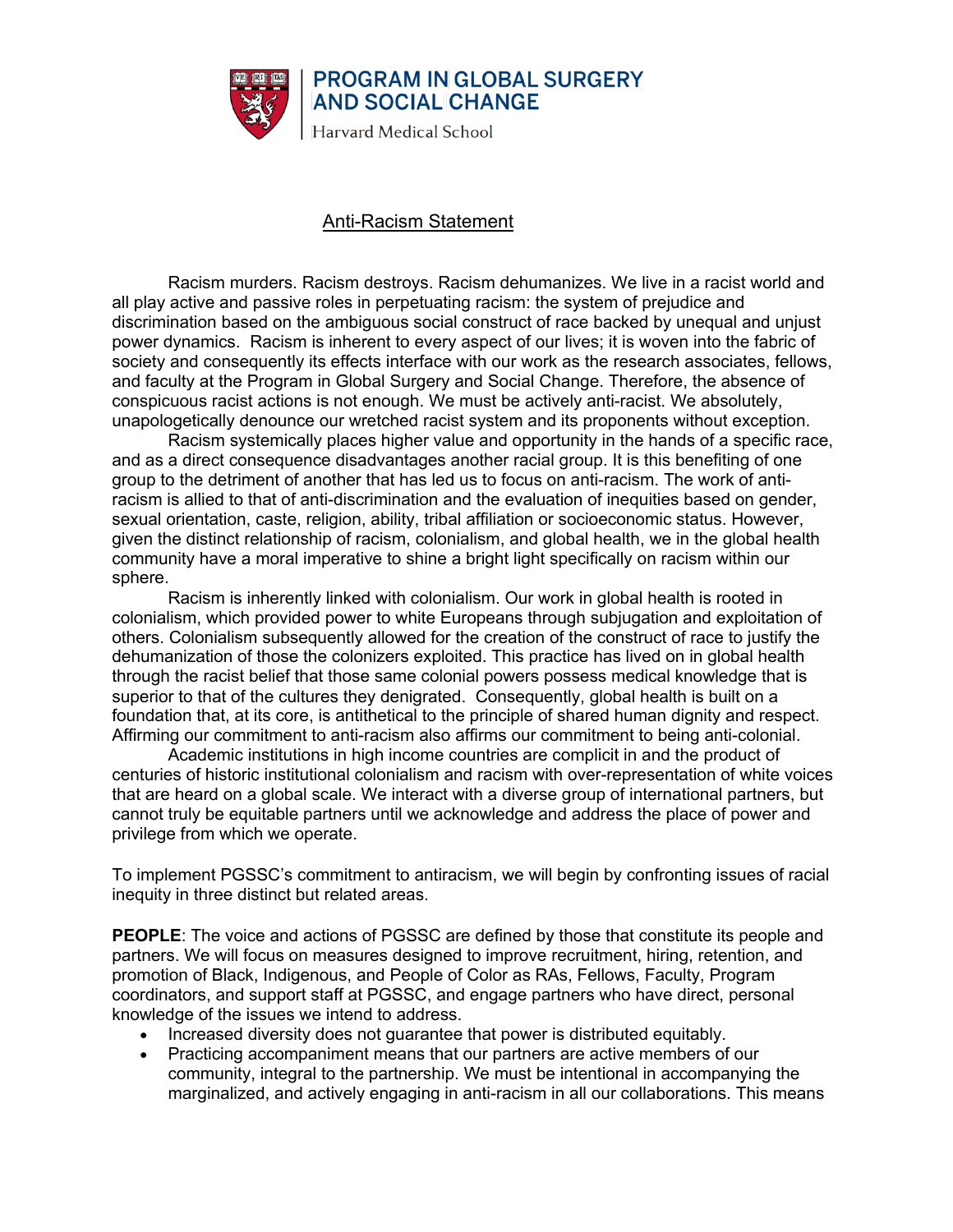recognizing and including our Black, Indigenous, and colleagues of color in setting the agenda in all aspects of our academic, policy and advocacy work.

- We will continue to seek out, cultivate, and support partnerships with diverse groups of people.
- We commit to pursuing increased and innovative methods of funding to support RAs, Fellows, and Visiting Scholars participating in the PGSSC.

**CULTURE**: In addition to recruiting diverse voices and viewpoints, we must elevate those voices by advancing a culture that ensures Black, Indigenous, and People of Color in our organization feel valued, respected, and heard.

- We will participate in and lead informed discussions about antiracism through a dedicated anti-racism curriculum; we will educate ourselves about the history of racism and colonialism in health, and address racism in our spheres of influence.
- Further, we will foster these conversations in our broader communities, actively seeking understanding of how racism manifests in the countries where we work through engaging with antiracism groups in each country.
- In instances of conflicting perspectives, we will work to educate regarding the effects of racism, keeping an open mind while remaining constant and unyielding in our stance. Racism is not limited to acts of active discrimination, and we hope to meet each person and group where they are in the process of developing a commitment to active antiracism.

**CIVIC ENGAGEMENT**: Although we are a global health organization, we must form a coalition with groups even outside the health sector who share our commitment to anti-racism work. There is a societal obligation to manage complex problems of racism with complex solutions; these solutions require cross-sector input, and we must join forces with groups who share our convictions regarding the importance of antiracism work and the need for enduring, widespread change.

- We will engage with new, different, previously marginalized groups and organizations who share our values regarding issues of racism and systemic oppression due to race.
- We will collaborate with individuals and organizations from different sectors in order to combat silos and disseminate and promote what we learn to our larger community.
- While we plan to engage with alacrity in the formation of coalitions to address antiracism in myriad domains, including health policy, advocacy, and capacity building that is at the core of PGSSC's work, there are two that bear specific mention in their reach across sectors and fields.
	- o *Economic Injustice:* The history of slavery and colonialism and resultant racebased economic policies that persist to this day have limited the accumulation of intergenerational wealth, restricting opportunity, creating hardship, and systematically disenfranchising of Black, Indigenous, and People of Color in the United States and worldwide. We will collaborate across sectors to reverse the effects of these policies while also working to dismantle and replace them.
	- o *Academia:* We acknowledge the role that academia plays in perpetuating structural racism. Academic excellence requires equity, yet despite statements denouncing prejudice, many academic systems are fraught with biases. Notably, it is often Black, Indigenous, and People of Color who are expected to be, and inevitably are, the most engaged in issues of structural racism in academia. This engagement results in activities and efforts leading "diversity, equity and inclusion" initiatives that are not traditionally valued in academic promotion criteria. This reality highlights the need for a paradigm shift in two ways - who shoulders anti-racism efforts, and how anti-racism work is valued and supported